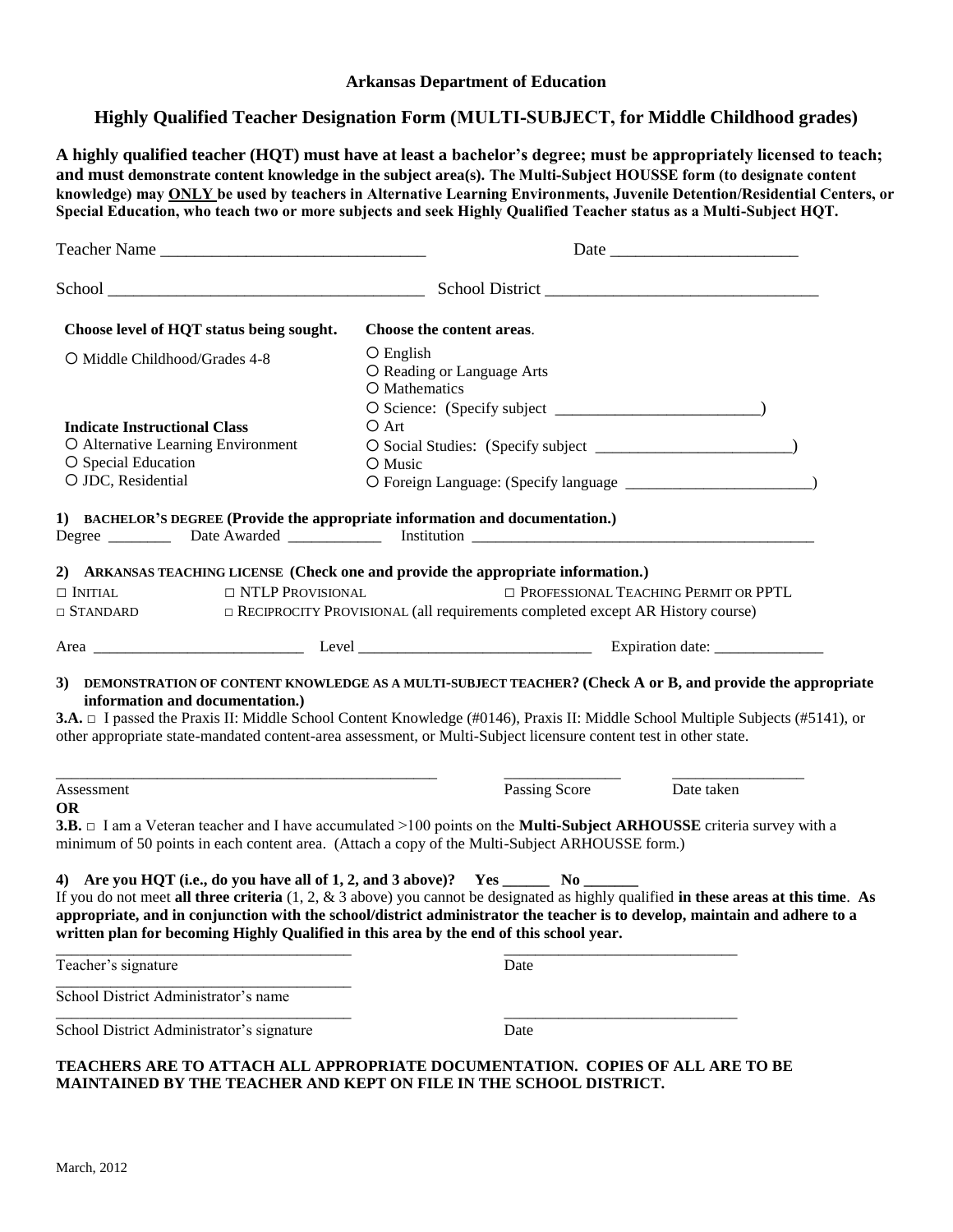### **Multi-Subject Arkansas' High Objective Uniform State Standard of Evaluation (MS-ARHOUSSE) for Middle Childhood grades**

**To establish Highly Qualified status as a Multi-Subject teacher a teacher must be teaching in one of the Instructional Classes listed below, and be teaching two or more of the content areas listed below. To demonstrate content knowledge via Multi-Subject ARHOUSSE a minimum of 50 points is required per content area taught.** 

| Teacher Name                                                                |                              | Date $\qquad \qquad$                                                  |  |
|-----------------------------------------------------------------------------|------------------------------|-----------------------------------------------------------------------|--|
|                                                                             |                              | School District                                                       |  |
| Indicate level of HQT status being sought.<br>O Middle Childhood/Grades 4-8 |                              | Indicate the content areas to be considered for this HQT designation. |  |
|                                                                             | $\bigcirc$ English<br>O Math | O Reading / Language Arts                                             |  |
| <b>Indicate Instructional Class</b>                                         | $O$ Art                      |                                                                       |  |
| O Alternative Learning Environment                                          | $\bigcirc$ Music             |                                                                       |  |
| O Special Education                                                         |                              |                                                                       |  |
| O JDC, Residential, Other                                                   |                              |                                                                       |  |

| The following would demonstrate content knowledge for Multi-Subject HQT criteria in full. |            |  |
|-------------------------------------------------------------------------------------------|------------|--|
| Praxis II: Middle School Content Knowledge (#0146), Praxis II: Middle School              |            |  |
| Multiple Subjects (#5141), or other appropriate state-mandated content-area               |            |  |
| assessment                                                                                | 100 points |  |
| Multi-Subject content test taken for licensure in another state (describe)                | 100 points |  |

To demonstrate content knowledge by individual subject, the following evidence must be in the content areas indicated above. A teacher must accumulate a minimum of 50 points in each core content subject area that they are teaching.

| <b>Content Area 1:</b>                                                                                                                                                                                                                                                                                                       |                                                             |
|------------------------------------------------------------------------------------------------------------------------------------------------------------------------------------------------------------------------------------------------------------------------------------------------------------------------------|-------------------------------------------------------------|
| College/University Coursework in the content area(s): List coursework                                                                                                                                                                                                                                                        |                                                             |
|                                                                                                                                                                                                                                                                                                                              | # credit hours:<br>X 3 points                               |
| NBTS Certification for this content area                                                                                                                                                                                                                                                                                     | 100 points                                                  |
| Content Based Professional Development or Content Knowledge Activities:<br>(Please use the AR HOUSSE to see examples of appropriate activities,<br>committee service, textbook adoption, presentations, conferences, articles<br>written, etc.)<br>Describe Activity and use Point Value from Single Subject AR-HOUSSE form: | Prof. Dev. Points<br>1 pt/hr up to 8 pts/year<br>40 pts max |
| Teaching Experience in this content area:                                                                                                                                                                                                                                                                                    |                                                             |
| Describe:                                                                                                                                                                                                                                                                                                                    |                                                             |
|                                                                                                                                                                                                                                                                                                                              | 10 pts per yr<br>25 points maximum                          |
| Must be a minimum of 50 points                                                                                                                                                                                                                                                                                               | <b>CONTENT AREA 1 Total Points:</b>                         |